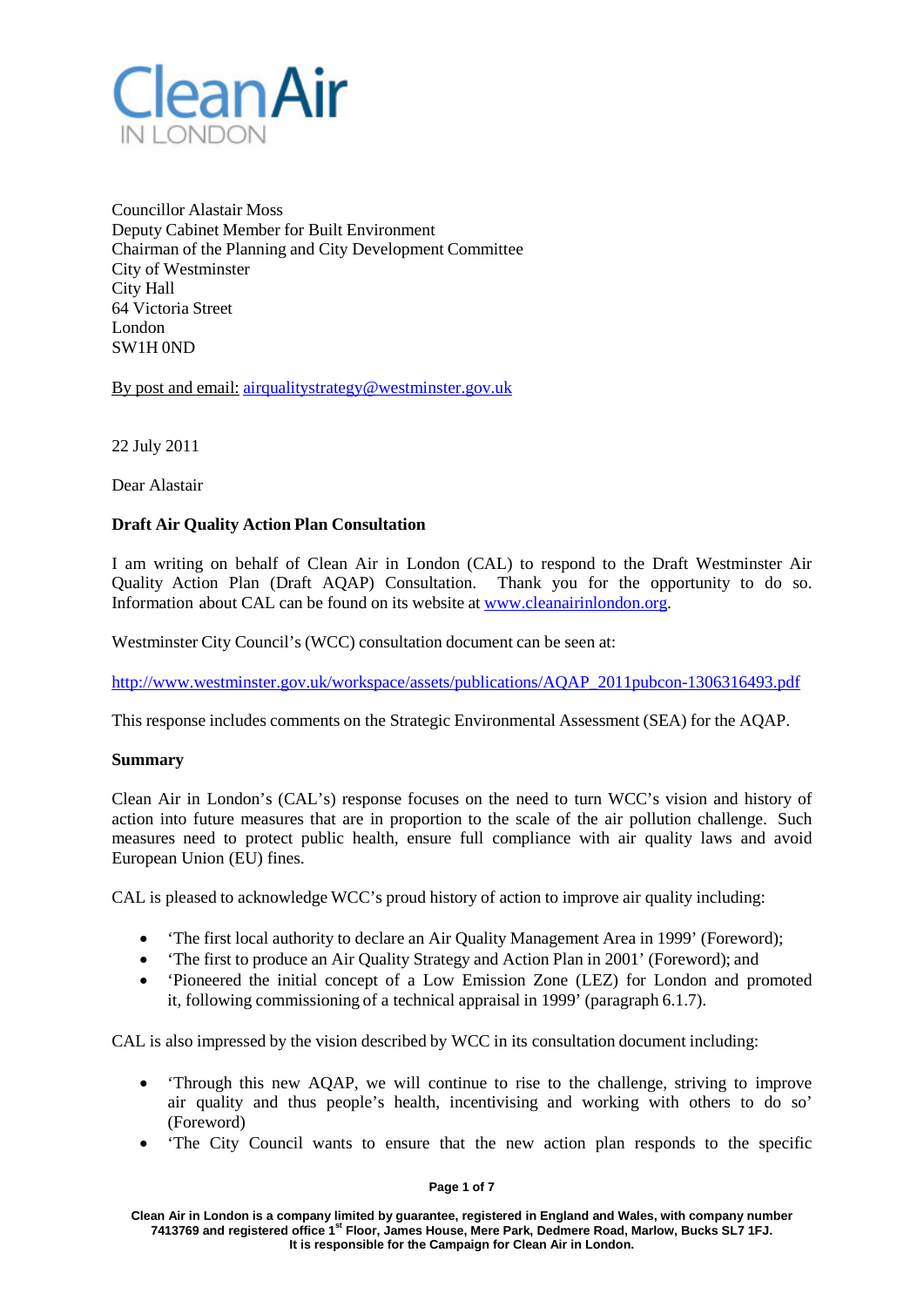

challenges in Westminster and makes a difference' (Executive Summary)

• The revised Draft AQAP provides robust and focused measures to lead the way in reducing air pollution' (paragraph 1.2.3)

However, CAL considers unacceptable the:

- possibility of further infraction and fines for breaching the health based  $PM_{10}$  limit values;
- prospect of infraction and fines for breaching the health based  $NO<sub>2</sub>$  limit values; and/or
- possibility of infraction and fines for breaching the health based  $PM_{2.5}$  legal standards.

You will be aware the Government is planning to take powers under its Localism agenda to pass EU fines to local Government which may seek to pass them on further e.g. to local businesses and residents.

CAL is very concerned that WCC's: vision; analysis of the sources of harmful emissions; and identification of the need to focus efforts on tackling emissions from transport (e.g. target pollution hot- spots and routes), are not yet backed by adequate transport measures.

CAL is also concerned that the Draft AQAP does not include specific measures for 2012 to protect public health and comply fully with legal standards e.g. during the Queen's Diamond Jubilee and the Olympic and Paralympic Games.

CAL wants action now, not fines and excuses later. In CAL's view, the only measure likely to meet all the above requirements is a robust new Clean Air Zone covering central and inner London. It should be combined with ambitious measures to increase walking and cycling.

## **WCC's analysis**

The SEA makes clear that 'the main aim of the Westminster AOAP is to reduce the levels of  $NO<sub>2</sub>$ and  $PM_{10}$  in Westminster to below the [National Objectives] in order to protect the health and wellbeing of the borough' (paragraph 2.2 on page 12).

The Draft AQAP states however:

- Map 1 shows that annual average  $NO<sub>2</sub>$  concentrations are predicted to exceed the air quality objective of 40 micrograms per cubic metre  $(\mu g/m^3)$  over large areas of the City in 2015, particularly in very densely population areas, along several of the busiest roads and at major junctions (4.5.1 on page 27);
- Map 3 shows that annual average  $PM_{10}$  concentrations are predicted to exceed the air quality objective of 40  $\mu$ g/m<sup>3</sup> at several of the busiest junctions in the City [still in 2015] (4.6.1 on page 28);
- Map 4 shows that...24-hour average  $PM_{10}$  concentrations [are] predicted to exceed the air quality objective of 50  $\mu$ g/m<sup>3</sup> along some of the major roads and at some busy junctions in the City [still in 2015] (4.6.2 on page 28); and
- Data shows that we are likely to exceed the levels required by the UK objectives at our Marylebone Road monitoring site (paragraph 8.3.5 on page 81).

The  $NO<sub>2</sub>$  hourly limit value is also likely to be breached still in 2015 without further action.

#### **Page 2 of 7**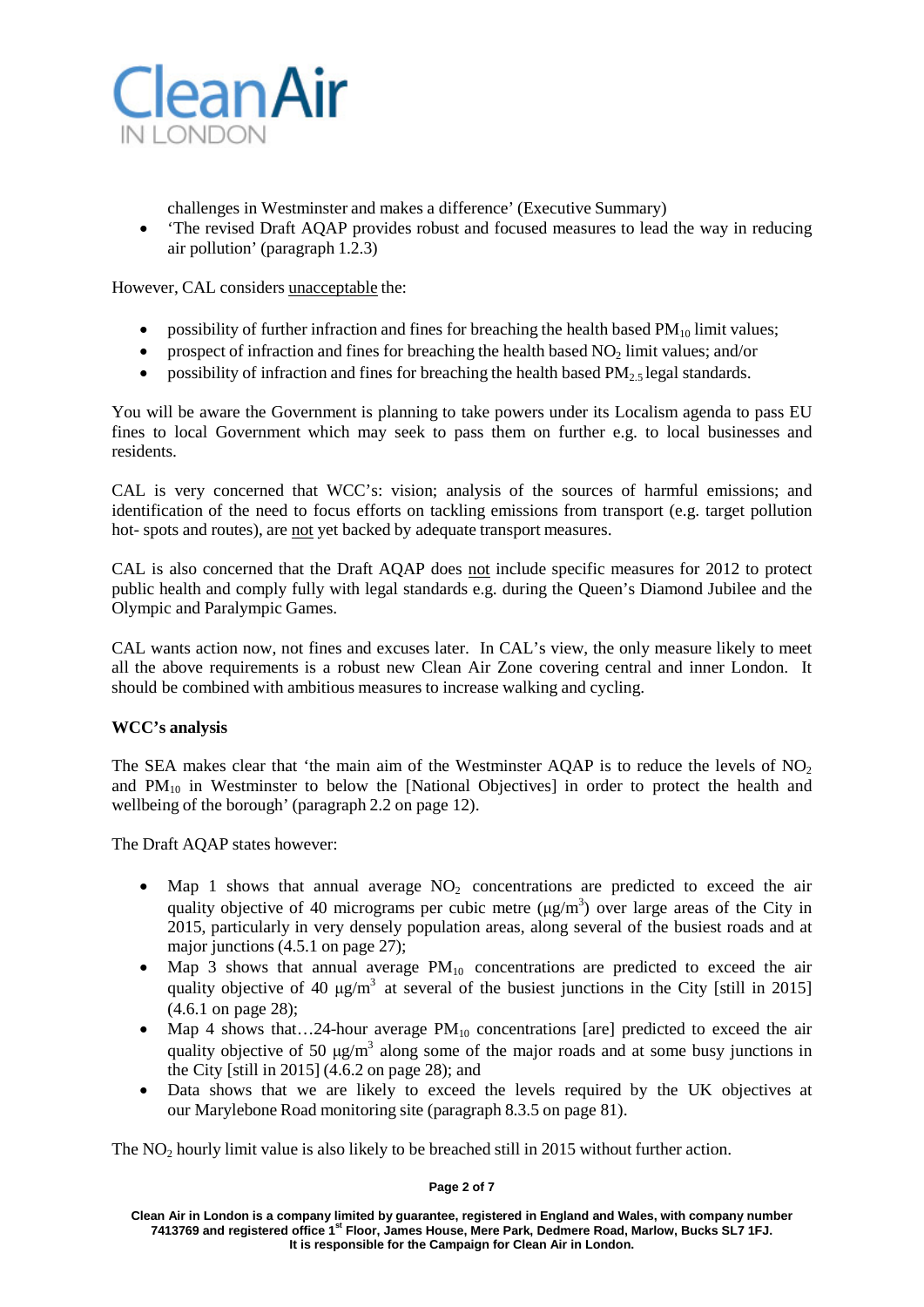

WCC's analysis predicts that road transport will be responsible for  $67.2\%$  of PM<sub>10</sub> emissions (Figure 4 on page 30) and 43.0% of emissions of oxides of nitrogen (NOx) (Figure 5 on page 31) in 2015. It predicts further that contributions to:  $PM_{10}$  exhaust emissions from buses and coaches will be 11% and from taxis

45%; and NOx emissions from buses and coaches will be 47% and from taxis 11% (Figures 8 and 9 on

page 37). The Draft AQAP then states '…it can be seen that buses and coaches are the most significant sources of NOx' (paragraph 6.1.3).

The SEA asserts 'The assessment also directly addresses the likely changes to the environment without implementation of the draft Westminster AQAP which is a worsening of the city's air quality and a related negative impact on the health and wellbeing of the city's population, climate change and noise' (paragraph 15 on page 7). CAL has found no quantitative evidence in either the Draft AQAP or the SEA to support this assertion. Please address this omission.

You will be well aware that any or all the above legal breaches could lead to infraction action by the European Commission (Commission). Transport for London (TfL) has said 'infraction proceedings against the Government could lead to significant fines, potentially in the region of £300m per year, for each pollutant'. You will be well aware that legislation proposed in the current Localism Bill would enable Government to pass such fines onto London. The European Commissioner for the Environment, Commissioner Potočnik, is on record as saying 'the limit values or timetables are not negotiable'.

WCC's analysis makes clear there is no plan yet to comply with these requirements.

## **Need for action**

CAL is pleased that the Draft AQAP correctly identifies the need to tackle emissions from road transport and target pollution hot-spots and routes (page 40).

The Draft AQAP states 'It should be noted that the City Council has only limited control over many of the main transport routes in Westminster as these roads form part of the Transport for London Road Network (TLRN) which is managed by Transport for London [TfL]' (paragraph 6.1.2 on page 36). However, Table 3 on page 46 makes clear that WCC is the managing organisation for many key streets such as Oxford Street, Piccadilly and Regent Street.

## **Clean Air Zone**

In CAL's view, the use of dust suppressants, for example, to tackle hot-spots and hot-routes is flawed because it masks the problem and is not a sustainable or proportional response to such a serious problem.

CAL wants the underlying air pollution problem in central London to be attacked by WCC in order to protect public health and ensure full compliance with air quality laws and avoid EU fines.

In particular, CAL wants WCC to establish a 'Clean Air Zone' for road transport within its borough boundaries and champion such a zone in central and inner London. In CAL's view, this

#### **Page 3 of 7**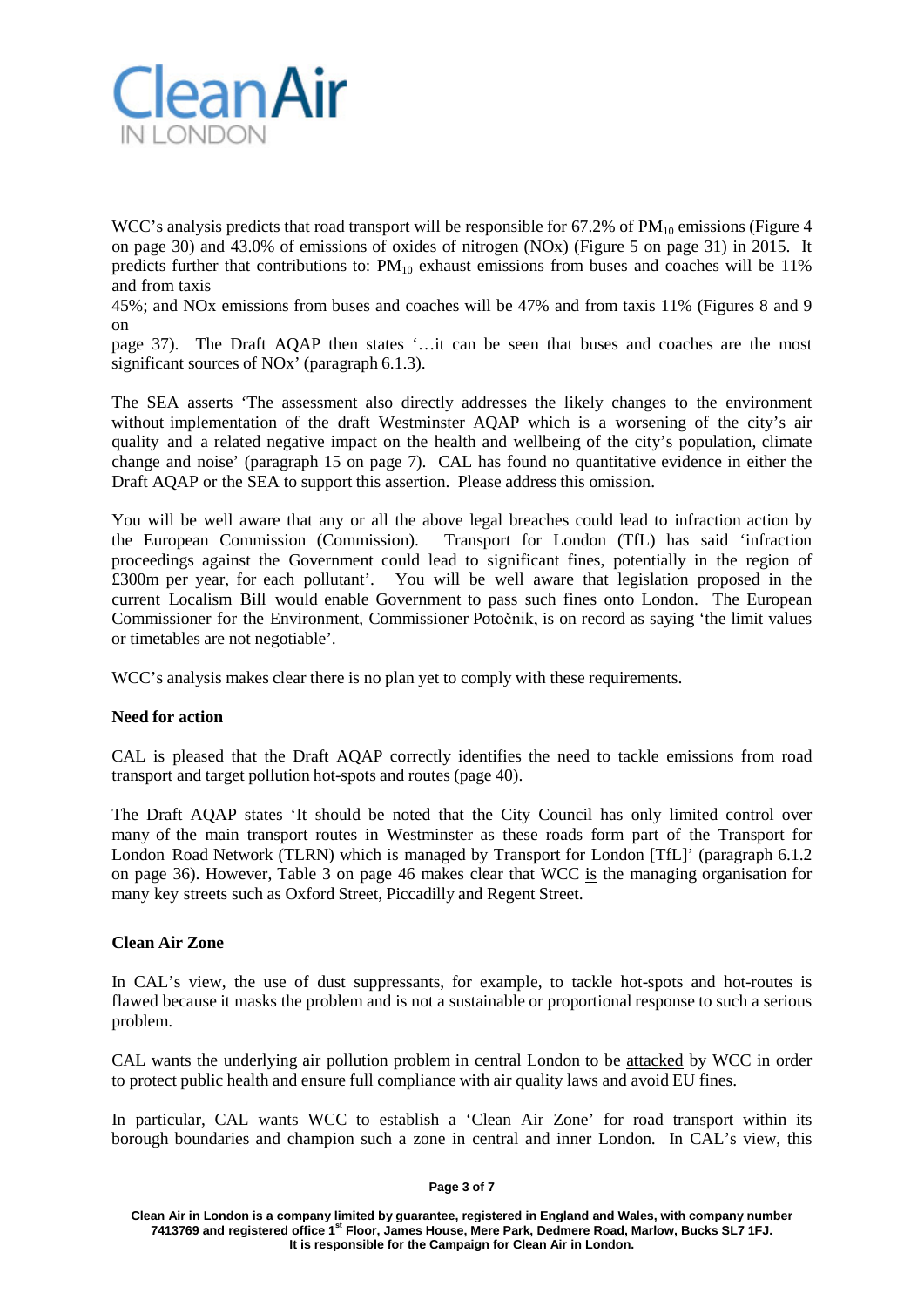

should be done in Phases to take account of the celebrationsin 2012 and needs to:

- exclude in a Phase 1 all pre-Euro 4/IV diesel vehicles (except Euro 3/III with a diesel particulate filter (DPF) and licenced taxis 'dropping off') from the whole borough by 7 May 2012; and then reduce the size of the zone to
- exclude in a Phase 2 all pre-Euro 4/IV diesel vehicles (except Euro 3/III with a diesel particulate filter (DPF)) from the whole area of overlap between the borough and the Central Congestion Charging Zone by 30 September 2012.

Ideally, this structure would be part of a similar approach, led by the Mayor of London, for the whole of central and inner London by 7 May 2012 and then reduced to cover the whole of the Central Congestion Charging Zone area by 30 September 2012. WCC should press ahead with these Phases in isolation if others will not act.

Such a scheme would require little more than: zone signage; windscreen stickers on public transport vehicles for which the emission standards are well known; and an enforcement mechanism. Phases 1 and

2 would be similar to the standard in place in Berlin since 1 January 2010.

CAL estimates that this would exclude up to: 13.5% of London Transport buses; 2.8% of taxis; and

26.2% of diesel cars in Phase 1. WCC should press for financial support for taxi drivers for Phase 2.

CAL believes this approach is backed by recent analysis undertaken of Berlin's inner low emission zone (attached) and in a report titled 'Emissions Reduction Scenarios for the City of London Corporation' (CoL Report) (12.5 MB file size):

[http://www.cityoflondon.gov.uk/NR/rdonlyres/2F702BD9-E69E-4DA2-BF79-](http://www.cityoflondon.gov.uk/NR/rdonlyres/2F702BD9-E69E-4DA2-BF79-02F80D75FA66/0/HS_EH_FM863_Sc2_15June11.pdf) [02F80D75FA66/0/HS\\_EH\\_FM863\\_Sc2\\_15June11.pdf](http://www.cityoflondon.gov.uk/NR/rdonlyres/2F702BD9-E69E-4DA2-BF79-02F80D75FA66/0/HS_EH_FM863_Sc2_15June11.pdf)

The CoL Report showed that Phase 1 should achieve full compliance with the  $PM_{10}$  daily limit value even in the most polluted parts of London (e.g. Upper Thames Street) and provide a margin of safety in case weather is adverse (e.g. hot).

In order to minimise the prospect of EU fines for  $NO<sub>2</sub>$ , CAL wants WCC to implement a further tightening of the 'Clean Air Zone' for road transport by 2015. In CAL's view, Phase 3 needs to:

• exclude all pre-Euro 6/VI diesel vehicles from the whole area of overlap between the borough and the Central Congestion Charging Zone by 1 January 2015.

The CoL Report showed that such an approach would achieve full compliance with the  $NO<sub>2</sub>$  annual mean limit value except in one or more of the most polluted streets in London (e.g. Upper Thames Street) and provide a margin of safety in case weather is adverse (e.g. hot). CAL is not aware of any other report which has shown how the  $NO<sub>2</sub>$  limit values can be achieved by 2015 as required by law.

CAL is aware that TfL has produced a report titled 'Stricter emissions standards for central and

#### **Page 4 of 7**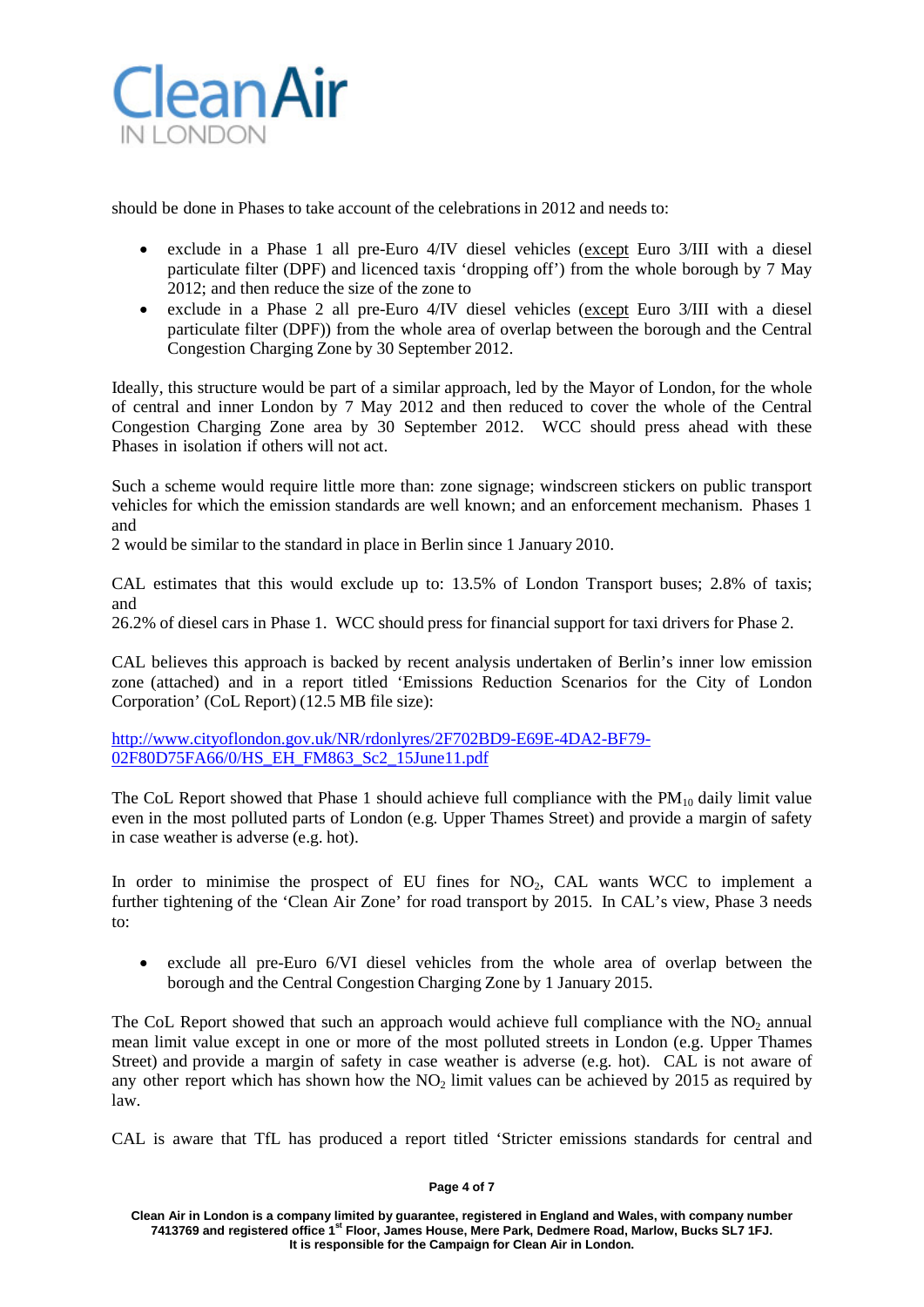

inner London: a provisional assessment of potential feasibility and effectiveness' dated June 2011. This report admitted that a Berlin style zone would be 'quick and inexpensive to implement' but then did not consider such a scheme. The report which dismissed a central or inner low emission zone, primarily on cost grounds, did not consider: a quantification of benefits; the need to avoid transport chaos during the Olympics; or the need to comply cost effectively with air quality legal deadlines.

A Clean Air Zone in central (and inner) London is consistent with the Mayor's Air Quality Strategy

(MAQS) which says:

- 'London boroughs may wish to explore establishing their own emission control schemes in response to local circumstances. Where appropriate and consistent with Mayoral strategies, the Mayor will consider supporting these, for example through the LIP process and other measures. To ensure London-wide inter-operability and to minimise compliance costs the Mayor would work with boroughs to establish guidelines for introducing a local zone should there be interest in doing so' (paragraph 3.12.3 on page 100); and
- 'The original central London congestion charging zone has been identified as a potential location for a local low emission zone due to the high concentrations of  $PM_{10}$  and  $NO<sub>2</sub>$  in the area and because it is an established 'zone'. TfL will work with boroughs and other stakeholders to assess the feasibility and cost effectiveness of potential options' paragraph 3.12.4 on page 100).

A Clean Air Zone is also consistent with comments made in the Draft AQAP. For example, the Draft AQAP makes the point that when 'A feasibility study for a low emission zone was undertaken by consultants on behalf of [WCC] in 2000 [it] concluded that a London-wide low emission zone would bring background concentrations in most of Westminster to within national air quality objective standards, but would still leave exceedances at the kerbside and in parts of the West End' (paragraph 6.2.1 on page 40). This conclusion is consistent with the German decision to implement inner LEZs in some 40 cities to ban the most polluting vehicles from the most polluted parts only of their cities (e.g. Berlin).

Of course, CAL would like to see the Government and the Mayor of London implement scrappage, abatement and incentive schemes and/or other mitigation measures for which benefits should far exceed costs. For  $NO<sub>2</sub>$ , for example, the MAOS lists on pages 153 to 159 some 14 measures that should be taken by 2015 to reduce concentrations of that pollutant. The CoL Report also suggests other measures that could be adopted (e.g. the use of biomethane and electric vehicles). If these other measures are implemented by 2015, it may be possible to delay for a short time the implementation of Phase 3 of the Clean Air Zone.

**However, please be in no doubt, given the scale of the public health and legal failings, CAL considers the three Phases should be implemented by the dates mentioned above whether or not the Government and/or the Mayor of London and/or Transport for London play their part in mitigating the impacts. Please will WCC champion action to tackle this problem.**

# **Walking and cycling**

CAL is very supportive of WCC's commitment to encourage walking and cycling. CAL is concerned though that there is no quantification or detailed analysis in either the Draft AQAP or the

#### **Page 5 of 7**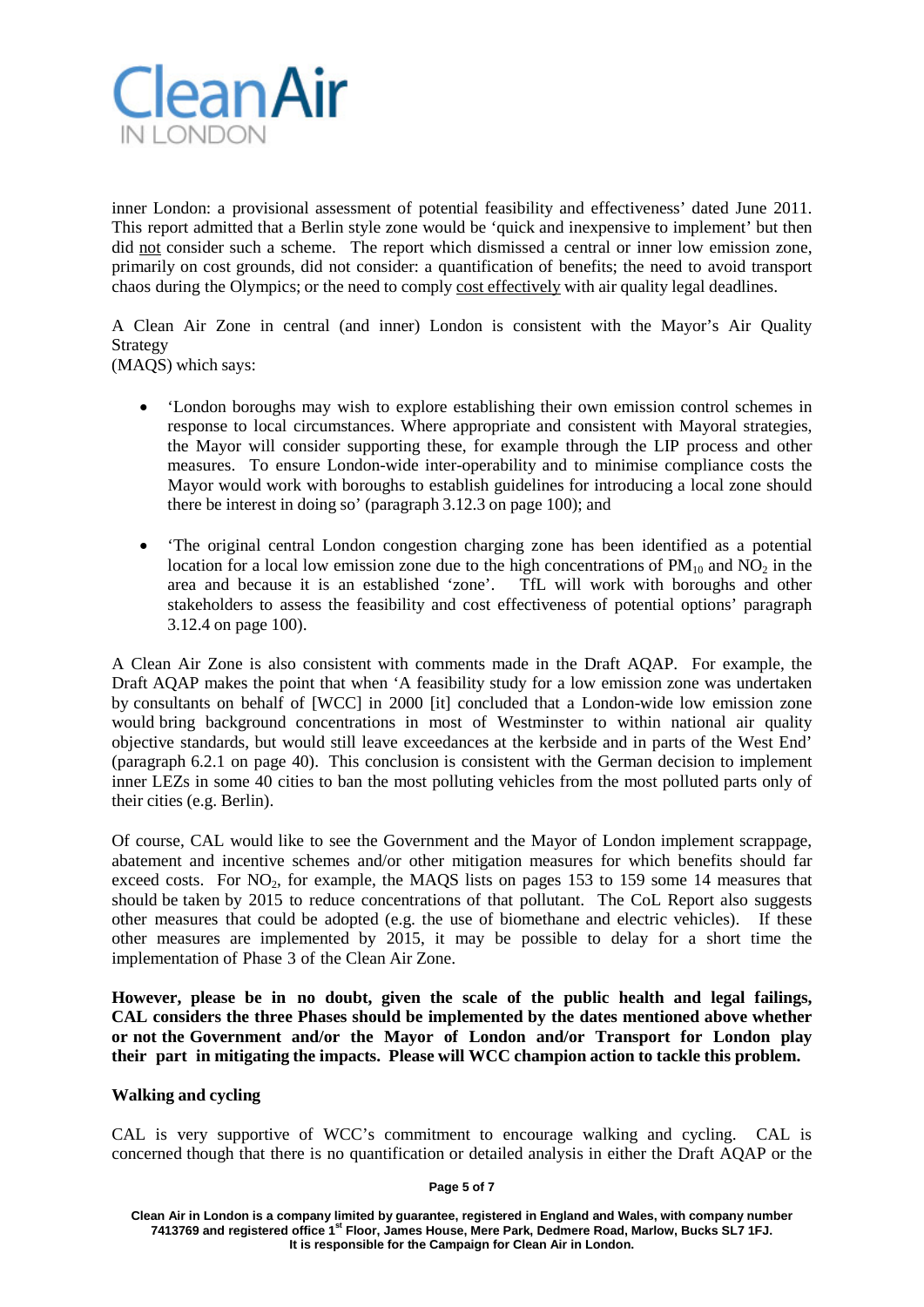

SEA of the extent, trends and benefits of walking and cycling as two of the most sustainable modes of transport. As you know, 5,500 cycle parking places in Westminster and the Mayor's cycle hire scheme are no more than a drop in the ocean compared to what is needed. Please address this omission in the final AQAP.

### **Buildings and development**

CAL notes your proposals to tackle emissions from buildings and development. Please amend the Draft AQAP throughout to take full account of the Mayor of London's London Plan published today e.g. in respect of biomass boilers.

CAL encourages WCC to:

- require a detailed air quality impact assessment for any development where biofuel or biomass is proposed for on-site energy generation;
- develop local best practice guidance from gas Combined Heat and Power plant;
- encourage developers to install non-combustion renewable energy technology to work towards energy security and carbon reduction targets (e.g. solar and anaerobic digestion); and
- consider cost-effective ways of minimising emissions from back-up generators.

The Draft AQAP needs also to tackle the impact of Crossrail during construction and include measures to offset the impacts on local air quality.

### **Evaluation criteria**

In CAL's view, the 'Evaluation criteria' for the AQAP need to be more truly 'output' focused. For example, the number of air quality measures at hot-spots/hot-routes is not important *per se*; what is important is the reduction in annual mean and short-term concentrations of  $PM_{10}$  and  $NO<sub>2</sub>$ . Similarly, the length of new cycle routes installed and number of cycle stands is not important *per se;* what is important is the proportion of journeys by walking and cycling in Westminster. Please amend the Draft AQAP accordingly.

## **Conclusion**

In CAL's view, WCC needs to match bold words with bold action in its AQAP.

WCC's own analysis makes clear that road transport emissions, and bus and taxi emissions in particular, must be reduced sharply in the most polluted parts of London if public health is to be protected, air quality laws are to be complied with and EU fines are to be avoided.

In CAL's view, the only proven measure that will achieve these objectives is a robust new Clean Air

Zone in central and inner London.

I would welcome the opportunity to discuss this submission with you. CAL has provided advice to a number of other organisations on their submissions.

#### **Page 6 of 7**